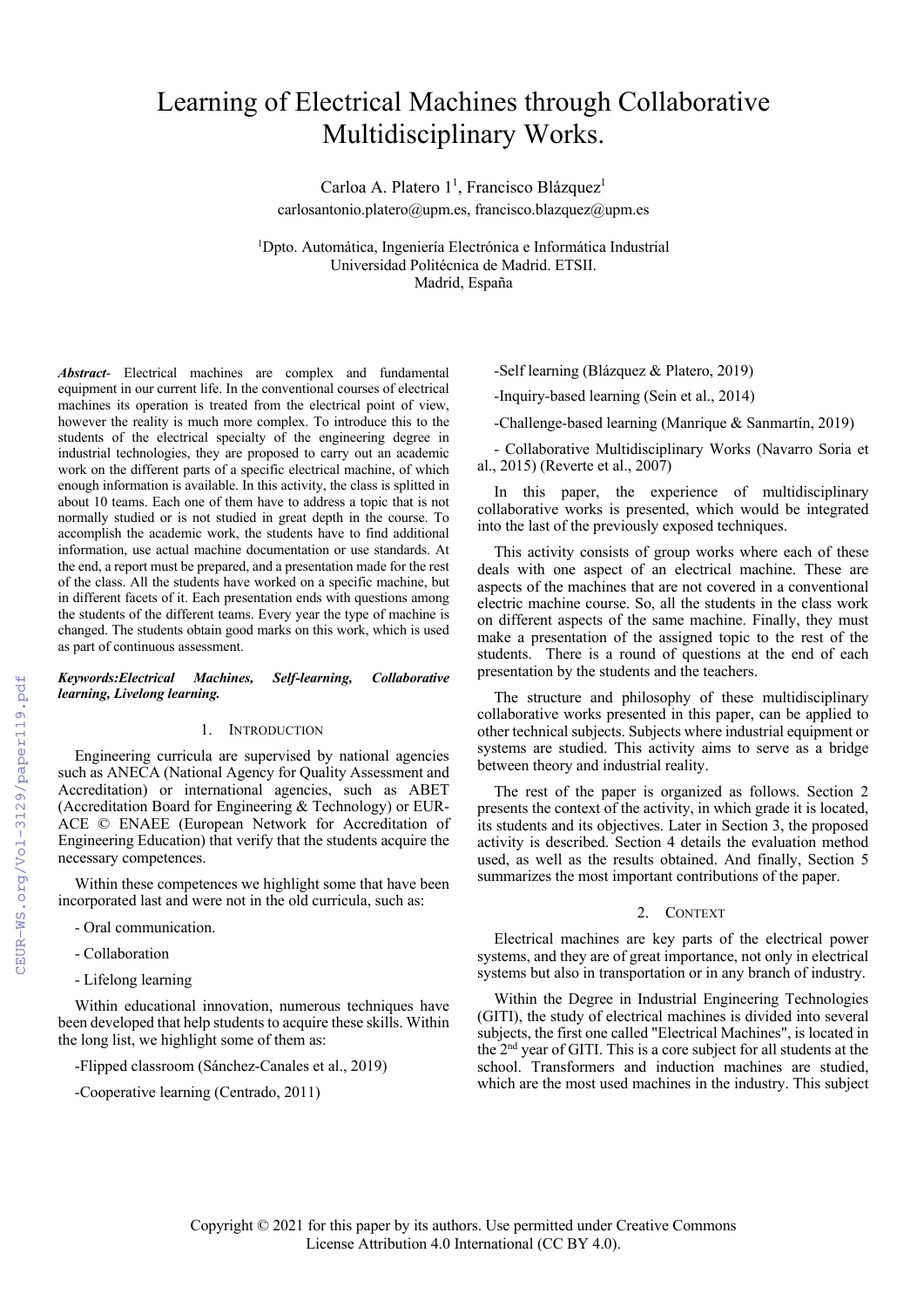has a large number of students and only a part of the students shows great interest in it.

The second subject related to electrical machines, is only for students of the electrical engineering track and is located in the 3<sup>rd</sup> year of the Engineering Degree in Industrial Technologies. It is called "Electrical Machines II". Transformers and asynchronous machines, previously studied, are studied more in details. In addition, other machines, as synchronous machines, direct current machines, permanent magnet machines, reluctance machines and brushless DC machines are studied.

The number of students in the electrical engineering track is small, between 30 and 40 depending on the academic year. They are students with great interest in the subjects of the track, among which is the subject Electrical Machines II.

For this reason, the collaborative multidisciplinary works are proposed to these students.

## *A. Objetives*

There are several objectives in these works such as:

Study feature of electrical machines not included in a classic university course.

Normally in a classical electrical machines course, the operation of the machines from the electrical point of view is studied. These works are intended to make students aware that electrical machines, and in general any industrial equipment, are more complex and have more features than those studied in the course.

- Researching information.

To carry out this work, students must seek additional information to that provided by the teachers. To do this, they should use the internet and the university's digital library, where manuals, equipment catalogs and standards can be found.

Work with real documentation of electrical machines.

Students are provided with real documentation of electrical machines such as technical specifications, instructions manual, construction drawings, test protocols, etc. It is usually the first time that students have to use this type of documentation, which has certain differences with the academic documentation used so far.

Standards.

In some proposed topics, students have to consult manufacturing and testing standards of electrical machines. It is also the first time they have used standards. We believe that it is important to know and use the standards, since it will be a common practice in their future professional life. In this case, they can be consulted in the digital library of the university.

Teamwork.

Students are divided into groups, between three and five components so they must work as a team. They must distribute the assigned tasks and collaborate for the realization of the report and the preparation of the presentation.

Public presentation.

At the end of the course, a session will be dedicated to the presentation of the work to the rest of the students. Each of the group members have five minutes to present their part of the work.

- Encourage participation in question rounds

After each presentation, a round of questions is established, generally opened by the teachers, focusing on the most representative aspects of the work. Two targets are important. Firstly, that any member of a team can respond to the questions, regardless of whether the student was in charge of presenting that specific aspect. Secondly, that the rest of the students participate actively by asking their colleagues. We think that it is very enriching that the students are public of the presentations of the other teams, as it is the same machine that they have done the work but related to a different feature.

#### 3. DESCRIPTION

The work will be performed on an electrical machine that will be assigned to the class. The type of machine will be changed every year among Transformer, Asynchronous Machine or Synchronous Machine. So that every three years the type of machine is repeated, according to Table 1.

**Table 1** *Electrical Machine types.*

| Year 1 | <b>Transformers</b>   |  |
|--------|-----------------------|--|
| Year 2 | Asynchronous Machines |  |
| Year 3 | Synchronous Machines  |  |

The class is divided into teams of three, four or five students each. In total there will be around ten teams. This depends on the number of students in that particular year. So that the maximum number of works can be assigned with the fewest possible students.

The teachers have all the necessary documentation for the machine. This documentation will be delivered to the students according to the assigned topic.

The available documentation is:

- -. Specifications
- -. Data sheets.
- -. Test protocols.
- -. Construction drawing.
- -. Instruction's manuals
- -. Operation and maintenance manual
- -. Electric schemes
- -. Instrument List
- -. Protection system documentation
- -. Manufacturing pictures

All the teams will carry out work on that specific machine, for which they will have access to the available documentation.

The assignments works are related to topics that are not studied or not studied in depth in a classic course on electrical machines. These topics depend on the machine type, but there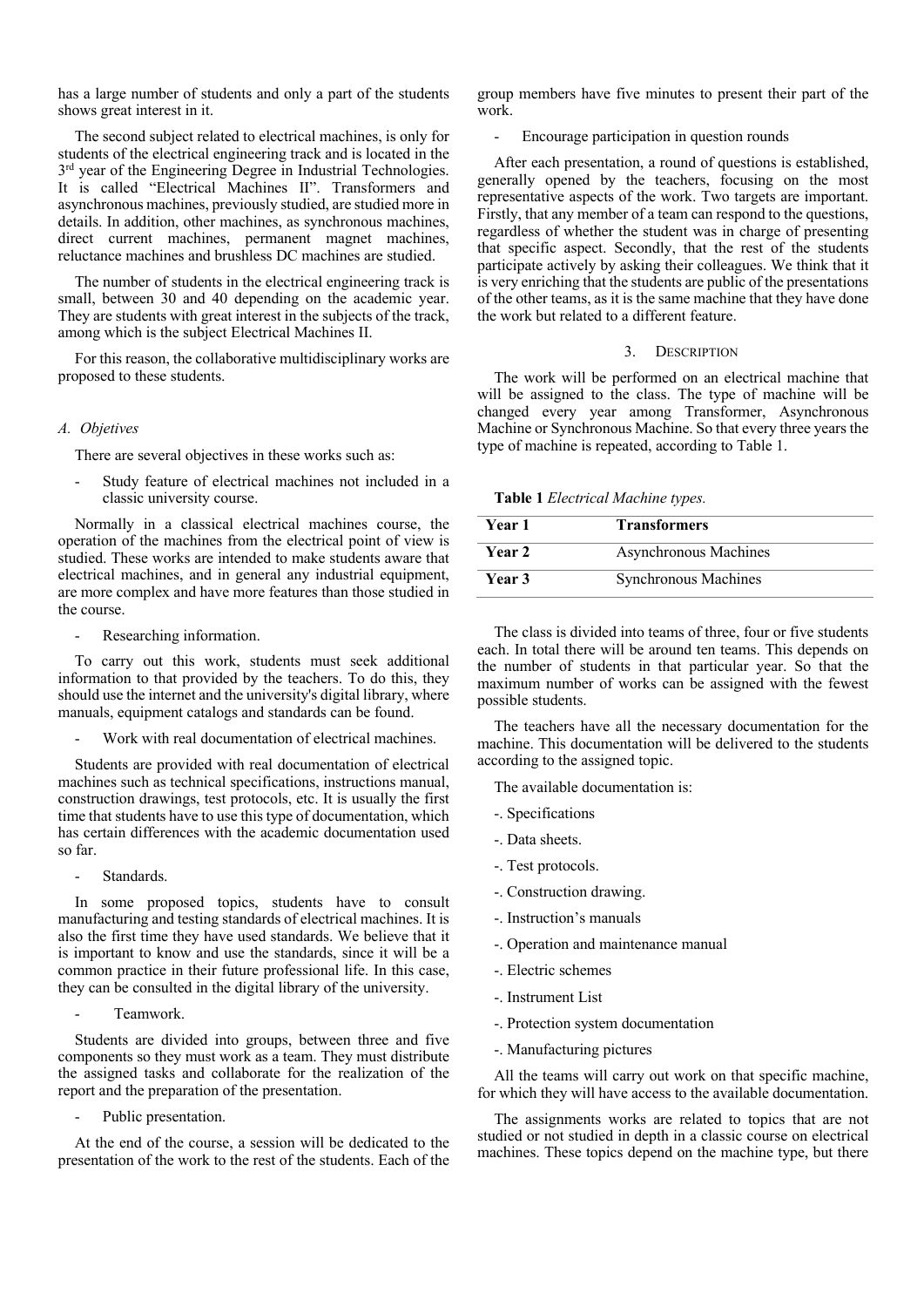are several common topics and specific topics, as shown in Table 2. Figure 1 shows the specific topics for transformers.

Before carrying out the works, each team holds a meeting with the professors to explain the objectives, as well as to briefly explain the theory or at least a brief introduction on the assigned topic, so that the students can work on this topic.

Additionally, a work script is delivered with the general and specific objectives of the work.

The general objectives are related to the study of the assigned subject in general for any machine. The specific part must be adapted to the assigned machine. For example, in the case of machine tests, the tests not explained in class should be described. The general part tries to describe how these tests are carried out. In the specific part, it is about analyzing the tests of the assigned machine protocol. In this section, emphasis is placed on losses, as well as their influence on operating costs.

#### **Table 2** *Collaborative work topics.*

| <b>Common Topics</b>                       |                                                     |  |  |  |
|--------------------------------------------|-----------------------------------------------------|--|--|--|
| 01                                         | Installation                                        |  |  |  |
| 0 <sub>2</sub>                             | Constructive forms                                  |  |  |  |
| 03                                         | Cooling system                                      |  |  |  |
| 04                                         | Instrumentation                                     |  |  |  |
| 0 <sub>5</sub>                             | Protection systems                                  |  |  |  |
| 06                                         | Maintenance                                         |  |  |  |
| 07                                         | <b>Factory Tests</b>                                |  |  |  |
| <b>Transformers Specific Topics</b>        |                                                     |  |  |  |
| T1                                         | Dissolved gas analysis                              |  |  |  |
| T <sub>2</sub>                             | Type and applications                               |  |  |  |
| T <sub>3</sub>                             | Tap changer                                         |  |  |  |
| <b>T4</b>                                  | Insulation                                          |  |  |  |
| <b>T5</b>                                  | Purchase data sheets                                |  |  |  |
|                                            | <b>Asynchronous Machine Specific Topics</b>         |  |  |  |
| A1                                         | Starting methods                                    |  |  |  |
| A2                                         | Starting time                                       |  |  |  |
| A <sub>3</sub>                             | Type of windings                                    |  |  |  |
| A <sub>4</sub>                             | Variable speed drive                                |  |  |  |
| <b>Synchronous Machine Specific Topics</b> |                                                     |  |  |  |
| S <sub>1</sub>                             | Excitation systems and automatic voltage regulators |  |  |  |
| S <sub>2</sub>                             | Speed regulator and types of prime movers           |  |  |  |
| S <sub>3</sub>                             | Temperature influence in the machine capacity       |  |  |  |
|                                            |                                                     |  |  |  |



*Figura 1:* Transformers topics.

| $\equiv$                                   | UPM ESTUDIOS OFICIALES M v Ayuda v Español - Internacional (es) v<br><b>PLATERO</b>     |
|--------------------------------------------|-----------------------------------------------------------------------------------------|
|                                            | Video-CurvasPar                                                                         |
| <b>SMAQUINAS_ELECTRICAS2</b>               | Memoria Práctica Asincronas                                                             |
| ₩ Participantes                            | <b>TRABAJOS</b>                                                                         |
| <b>U</b> Insignias                         | Trabajo Motores (presentación)<br>Trabajo Motores (memoria)                             |
| Calificaciones<br>冊                        |                                                                                         |
| General<br>m                               | <b>MÁQUINAS DE CORRIENTE CONTINUA</b>                                                   |
| <b>C1 AMPLIACIÓN DE</b><br>TRANSFORMADORES | Problema para entregar                                                                  |
| C AMPLIACIÓN DE<br>MÁOUINAS<br>ASINCRONAS  | Es la primera de las dos entregas del curso<br>Teoría de Máquinas de Corriente Continua |

*Figure 2:* Moodle report and presentation spaces for asynchronous machines.

Afterward, the students begin their work autonomously, dividing the work.

As a final result, they will prepare a report and a presentation of the work carried out. Both will be delivered in electronic format (Fig. 2). Finally, the presentations will be made in the classroom with all the students of the different groups.

## 4. RESULTS

Two rubrics are used to evaluate the competences that the students acquire with the completion of the assignments, one for the presentation and the other for the report.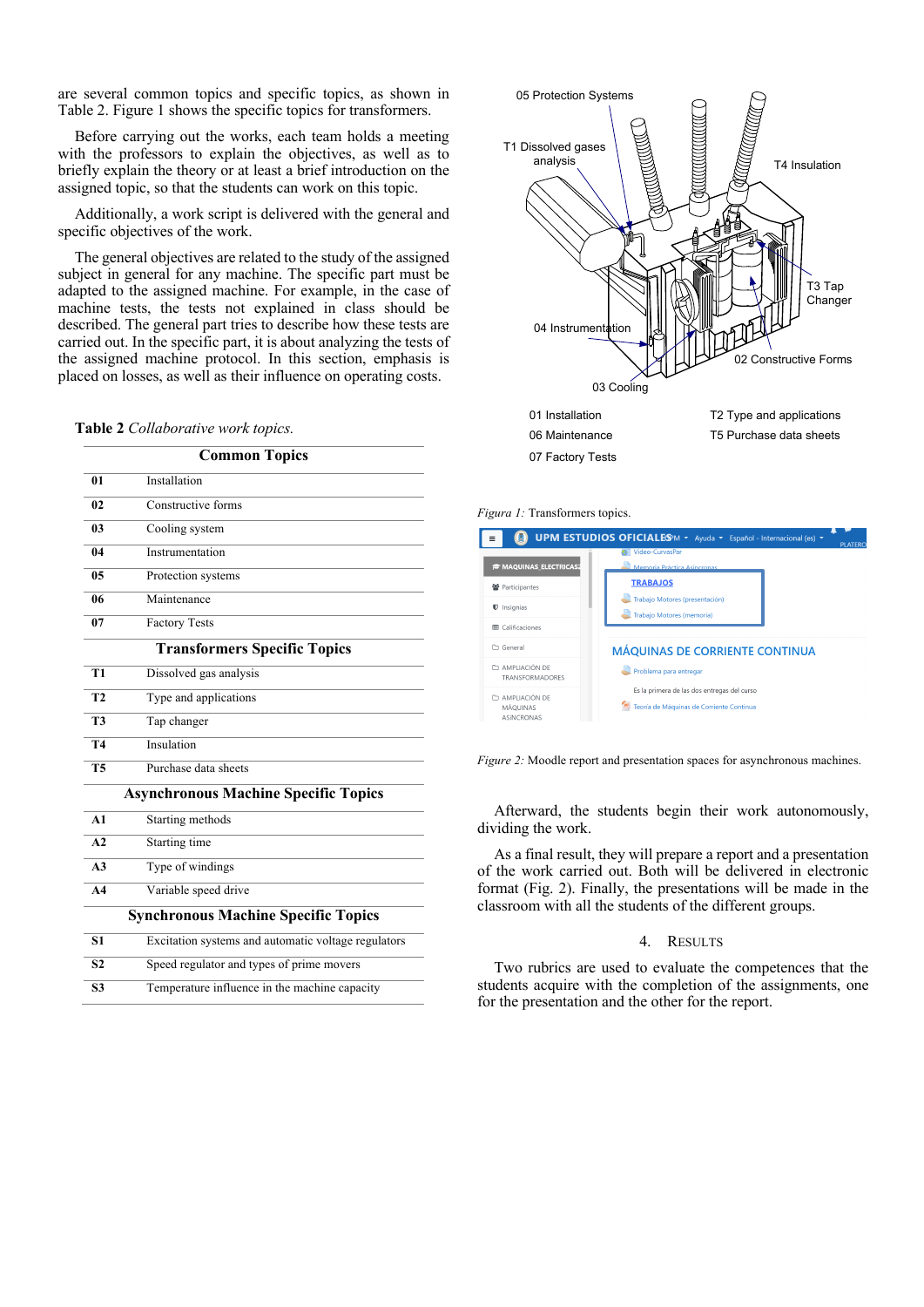| <b>Criteria for evaluating the work</b> |                                                                                                                            |                                                                                                                         |                                                                           |                                                                                           |  |  |  |  |
|-----------------------------------------|----------------------------------------------------------------------------------------------------------------------------|-------------------------------------------------------------------------------------------------------------------------|---------------------------------------------------------------------------|-------------------------------------------------------------------------------------------|--|--|--|--|
|                                         | <b>Quality level</b>                                                                                                       |                                                                                                                         |                                                                           |                                                                                           |  |  |  |  |
| <b>Criterion</b>                        | Very Good (3 points)                                                                                                       | Good (2 points)                                                                                                         | Medium (1 point)                                                          | Bad (0 points)                                                                            |  |  |  |  |
| <b>REPORT</b>                           |                                                                                                                            |                                                                                                                         |                                                                           |                                                                                           |  |  |  |  |
| <b>Report Contents</b>                  | Search diverse<br>bibliography                                                                                             | Class content only                                                                                                      | Some content is missing                                                   | The content is<br>not enough                                                              |  |  |  |  |
| <b>Graphics Presentation</b>            | All the graphics used help<br>to understand the<br>explanation. There is none<br>that is over, nor is there<br>any missing | At some point in the<br>document, a graphic is<br>missing to help clarify a<br>concept                                  | The way you use the<br>graphics does not help to<br>clarify the concepts. | Does not use<br>graphics                                                                  |  |  |  |  |
| <b>Report Clarity</b>                   | The contents are very<br>clear and the sentences are<br>understood the first time.                                         | Sometimes the sentences<br>are long and confusing,<br>and you have to read<br>them several times to<br>understand them. | The text has many<br>grammatical errors                                   | The text is<br>difficult to<br>understand. The<br>sentences are<br>long and<br>confusing. |  |  |  |  |

*Figure 3:* Rubric for the evaluation of the report.

As it can be seen in Figure 3, the qualification criteria do not refer to aspects of the student's individual work as a single report is delivered for each group. Thus, in this section the group members obtain a rating between 0 and 9 points.

Regarding the qualification of the presentation, presented in figure 4, the first two criteria (6 points) are related to formal aspects of the presentation. Moreover, the third one (3 points) is related to the performance of each speaker.

Finally, the score is completed with 2 points, assigned by the teacher's, depending on the student's participation in the question turns after the presentation of the rest of the topics by their classmates.

|                     | <b>Criteria for evaluating the work</b> |                                                                                                                                                              |                                                                                                                                                           |                                                                                                                                                                                        |                                                                                                                                                                           |  |  |  |
|---------------------|-----------------------------------------|--------------------------------------------------------------------------------------------------------------------------------------------------------------|-----------------------------------------------------------------------------------------------------------------------------------------------------------|----------------------------------------------------------------------------------------------------------------------------------------------------------------------------------------|---------------------------------------------------------------------------------------------------------------------------------------------------------------------------|--|--|--|
|                     |                                         | <b>Quality level</b>                                                                                                                                         |                                                                                                                                                           |                                                                                                                                                                                        |                                                                                                                                                                           |  |  |  |
|                     | <b>Criterion</b>                        | Very Good (3 points)                                                                                                                                         | Good (2 points)                                                                                                                                           | Medium (1 point)                                                                                                                                                                       | Bad (0 points)                                                                                                                                                            |  |  |  |
| <b>PRESENTATION</b> |                                         |                                                                                                                                                              |                                                                                                                                                           |                                                                                                                                                                                        |                                                                                                                                                                           |  |  |  |
|                     | Presentation                            | The presentation contains<br>a selection of the most<br>important content and is<br>perfectly adjusted to the<br>time available                              | In the presentation, some<br>fundamental content is<br>missing, but it adjusts<br>perfectly to the time<br>available                                      | In the presentation, some<br>fundamental content is<br>missing and also does<br>not adjust to the time<br>available                                                                    | The contents<br>presented are<br>not enough                                                                                                                               |  |  |  |
|                     | <b>Presentation quality</b>             | The way of use the<br>resources makes the<br>presentation enjoyable.<br>The size and colors of the<br>text and graphics facilitate<br>correct visualization. | The size and colors of<br>the text and graphics<br>facilitate a correct<br>visualization, but at<br>some point the<br>presentation becomes<br>heavy.      | You have to make a<br>great effort to follow the<br>presentation, because it<br>is not very entertaining<br>and because the sizes.<br>and colors used are not<br>the most appropriate. | It is impossible<br>to follow the<br>presentation                                                                                                                         |  |  |  |
|                     | <b>Expression quality</b>               | The speaker expresses<br>himself easily, fluently<br>explains the contents of<br>the presentation and<br>correctly answers the<br>questions posed            | The speaker expresses<br>himself easily, but does<br>not explain the contents<br>of the presentation<br>fluently enough or does<br>not respond accurately | The speaker expresses<br>himself with difficulty,<br>but seems to dominate<br>the contents of the<br>presentation                                                                      | The speaker<br>expresses<br>himself with<br>difficulty, lacks<br>fluency in<br>explaining the<br>contents of the<br>presentation<br>and does not<br>respond<br>accurately |  |  |  |

*Figure 4:* Rubric for the evaluation of the presentation.

Thus, from the 20 points that can be obtained with this activity, 15 are common to all team members and 5 are individual performance of each of the students. We consider it appropriate that 75% of the score is common, since it is a teamwork activity.

As an example, Figure 5 shows the distribution of students' grades in academic year 2020/2021.

In Figure 5, each group of bars represents a group (From G1 to G10) and each bar the total score of each student. It is observed that not all the students of the groups obtain the same score. This is due to the individual qualifications criteria applied in the second rubric.

There are also slight differences between the grades obtained in successive academic years. Figure 6 shows the evolution of the average scores of the common part and the individual part of the works.



*Figure 5:* Students' scores in academic year 2020/2021. Group 1 to 10.



*Figure* 6: Evolution of the mean score for three different academic years.

It is observed that the average scores are high. Although in the last year they have fallen, especially the common part to all the students in each group. Possibly it is due to the fact that this academic year, due to the sanitary restrictions for COVID 19.



*Figure* 7: Collaborative woks participants and passing students in first call June.